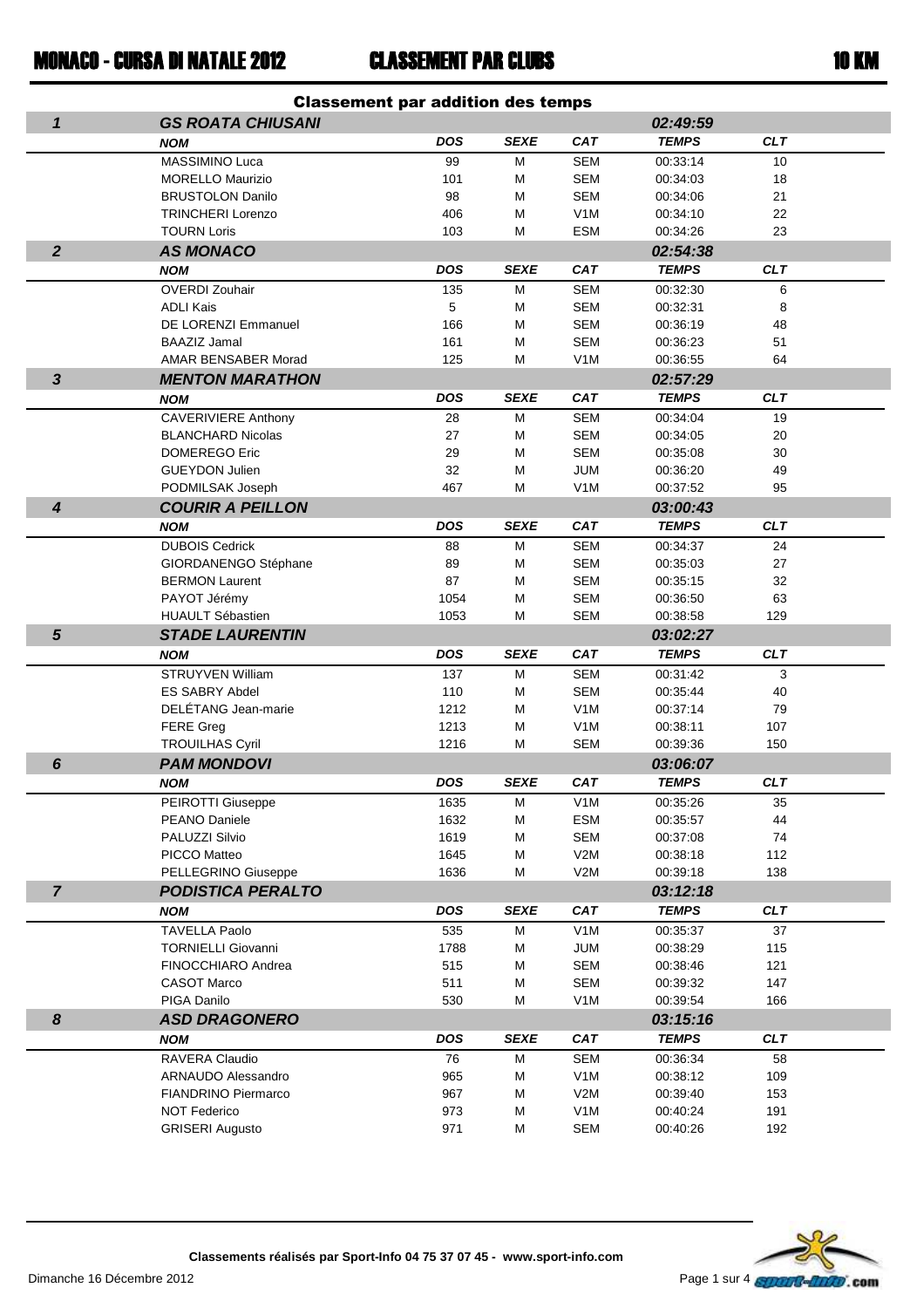| $\boldsymbol{g}$ | <b>FOULEES ROQUEBRUNOISES</b>                         |             |             |                                      | 03:18:32             |            |  |
|------------------|-------------------------------------------------------|-------------|-------------|--------------------------------------|----------------------|------------|--|
|                  | <b>NOM</b>                                            | <b>DOS</b>  | <b>SEXE</b> | <b>CAT</b>                           | <b>TEMPS</b>         | <b>CLT</b> |  |
|                  | RUSSO Jean Pierre                                     | 339         | м           | V <sub>1</sub> M                     | 00:37:48             | 91         |  |
|                  | <b>FALLETTI Olivier</b>                               | 345         | М           | <b>SEM</b>                           | 00:39:25             | 141        |  |
|                  | <b>LEAU Eric</b>                                      | 23          | M           | V <sub>1</sub> M                     | 00:39:42             | 155        |  |
|                  | <b>MONIER Jean Yves</b>                               | 24          | M           | V <sub>1</sub> M                     | 00:40:08             | 181        |  |
|                  | <b>CALVIA Frederic</b>                                | 337         | М           | V <sub>1</sub> M                     | 00:41:29             | 237        |  |
| 10               | <b>CAVIGAL TRI</b>                                    |             |             |                                      | 03:19:05             |            |  |
|                  | <b>NOM</b>                                            | DOS         | <b>SEXE</b> | <b>CAT</b>                           | <b>TEMPS</b>         | <b>CLT</b> |  |
|                  | <b>BOUTTIER Nicolas</b>                               | 84          | M           | <b>SEM</b>                           | 00:36:31             | 54         |  |
|                  | <b>ULLIMDAM Joel</b>                                  | 129         | M           | V <sub>1</sub> M                     | 00:38:39             | 118        |  |
|                  | <b>DENYS Pierre Jean</b>                              | 282         | M           | <b>SEM</b>                           | 00:39:45             | 158        |  |
|                  | SIMONCELLI Stephane                                   | 1044        | М           | V <sub>1</sub> M                     | 00:41:53             | 260        |  |
|                  | FOISSY Jean Louis                                     | 1042        | М           | V2M                                  | 00:42:17             | 279        |  |
| 11               | <b>PODISTICA SAVONESE</b>                             |             |             |                                      | 03:22:23             |            |  |
|                  | <b>NOM</b>                                            | DOS         | <b>SEXE</b> | <b>CAT</b>                           | <b>TEMPS</b>         | <b>CLT</b> |  |
|                  | DE MARTINO Pasquale                                   | 553         | M           | V2M                                  | 00:37:43             | 86         |  |
|                  | DE MARTINO Aessio                                     | 552         | M           | <b>SEM</b>                           | 00:37:44             | 87         |  |
|                  | GIACOPELLI Armando                                    | 557         | M           | V <sub>4</sub> M                     | 00:41:27             | 235        |  |
|                  | <b>SIRI Cesare</b>                                    | 576         | M           | V <sub>1</sub> M                     | 00:41:51             | 257        |  |
|                  | <b>SARI Alex</b>                                      | 575         | М           | <b>JUM</b>                           | 00:43:38             | 363        |  |
| 12               | <b>ASD BOVES RUN</b>                                  |             |             |                                      | 03:25:09             |            |  |
|                  | <b>NOM</b>                                            | DOS         | <b>SEXE</b> | <b>CAT</b>                           | <b>TEMPS</b>         | <b>CLT</b> |  |
|                  | <b>VIALE Luca</b>                                     | 58          | M           | <b>SEM</b>                           | 00:37:49             | 92         |  |
|                  | <b>BIARESE Massimiliano</b>                           | 219         | M           | <b>SEM</b>                           | 00:38:20             | 113        |  |
|                  | <b>MATTONE Giuseppina</b>                             | 10          | F           | V <sub>1</sub> F                     | 00:39:33             | 148        |  |
|                  | <b>ALLUMINIO Francesca</b>                            | 57          | F           | <b>ESF</b>                           | 00:44:10             | 396        |  |
|                  | <b>CARLE Silvia</b>                                   | 220         | F           | <b>SEF</b>                           | 00:45:17             | 480        |  |
| 13               | <b>PRO SAN PIETRO</b>                                 |             |             |                                      | 03:26:28             |            |  |
|                  | <b>NOM</b>                                            | DOS         | <b>SEXE</b> | <b>CAT</b>                           | <b>TEMPS</b>         | <b>CLT</b> |  |
|                  | <b>CHIEFARI Michele</b>                               | 108         | M           | <b>SEM</b>                           | 00:35:46             | 41         |  |
|                  | CHIESA Gianclaudio                                    | 1135        | M           | V <sub>1</sub> M                     | 00:40:11             | 184        |  |
|                  | <b>BRUNA Luca</b>                                     | 1132        | M           | <b>SEM</b>                           | 00:42:54             | 314        |  |
|                  | PISEDDU Daniele                                       | 1149        | M           | V <sub>1</sub> M                     | 00:43:30             | 351        |  |
|                  | DE LAURETIS Raffaele                                  | 1138        | М           | V <sub>1</sub> M                     | 00:44:07             | 392        |  |
| 14               | <b>ASOA</b>                                           |             |             |                                      | 03:26:35             |            |  |
|                  | <b>NOM</b>                                            | <b>DOS</b>  | <b>SEXE</b> | <b>CAT</b>                           | <b>TEMPS</b>         | <b>CLT</b> |  |
|                  | <b>FANTINO Remi</b>                                   | 1963        | м           | <b>SEM</b>                           | 00:37:09             | 75         |  |
|                  | <b>CHAMPION Juliet</b>                                | 120         | F           | <b>SEF</b>                           | 00:41:16             | 226        |  |
|                  | <b>CALECA Cedric</b>                                  | 989         | M           | <b>SEM</b>                           | 00:42:32             | 298        |  |
|                  | <b>MACCARI Marc</b>                                   | 222         | M           | V2M                                  | 00:42:43             | 303        |  |
|                  | <b>GENDRE Claude</b>                                  | 221         | M           | V3M                                  | 00:42:55             | 316        |  |
| 15               | CANAL 4.3                                             |             |             |                                      | 03:26:46             |            |  |
|                  | <b>NOM</b>                                            | <b>DOS</b>  | <b>SEXE</b> | <b>CAT</b>                           | <b>TEMPS</b>         | CLT        |  |
|                  | <b>PLESSIS Hugues</b>                                 | 19          | M           | V <sub>1</sub> M                     | 00:37:46             | 89         |  |
|                  | <b>BURG Jean Marc</b>                                 | 1026        | м           | V <sub>1</sub> M                     | 00:40:50             | 209        |  |
|                  | <b>BENOIT Jean Philippe</b><br><b>MACHCINSKI Marc</b> | 16<br>1027  | M           | V <sub>1</sub> M<br>V <sub>1</sub> M | 00:41:30<br>00:41:52 | 238<br>258 |  |
|                  | <b>HOUARA Stephan</b>                                 | 265         | М<br>М      | V1M                                  | 00:44:48             | 448        |  |
| 16               | <b>CIRCOLO MINERVA</b>                                |             |             |                                      |                      |            |  |
|                  |                                                       | <b>DOS</b>  |             |                                      | 03:31:45             | <b>CLT</b> |  |
|                  | <b>NOM</b>                                            |             | <b>SEXE</b> | <b>CAT</b>                           | <b>TEMPS</b>         |            |  |
|                  | <b>ROSI Andre</b><br><b>CABASSI Pietro</b>            | 1847        | M           | V <sub>1</sub> M                     | 00:38:07             | 101        |  |
|                  | SNAIDERBAUR Corrado                                   | 130<br>1848 | M<br>M      | <b>SEM</b><br>V <sub>1</sub> M       | 00:39:41<br>00:40:49 | 154<br>208 |  |
|                  | <b>BARIGAZZI Marco</b>                                | 1842        | M           | V2M                                  | 00:44:24             | 417        |  |
|                  | CAMPARI Giampaolo                                     | 1843        | M           | V <sub>1</sub> M                     | 00:48:44             | 712        |  |
| 17               | <b>CAVIGAL</b>                                        |             |             |                                      | 03:34:17             |            |  |
|                  | <b>NOM</b>                                            | <b>DOS</b>  | <b>SEXE</b> | <b>CAT</b>                           | <b>TEMPS</b>         | <b>CLT</b> |  |
|                  | <b>ISOARDI Jean Francois</b>                          | 21          | M           | V2M                                  | 00:40:51             | 210        |  |
|                  | <b>GIALIS Denis</b>                                   | 1035        | M           | SEM                                  | 00:41:34             | 244        |  |
|                  | <b>AUTIERO Yves</b>                                   | 1032        | M           | <b>SEM</b>                           | 00:42:03             | 268        |  |
|                  | <b>MARTIN Jackie</b>                                  | 1036        | M           | V3M                                  | 00:44:26             | 419        |  |
|                  | <b>BEAUVIR Pierrick</b>                               | 1033        | М           | V1M                                  | 00:45:23             | 489        |  |
|                  |                                                       |             |             |                                      |                      |            |  |



Dimanche 16 Décembre 2012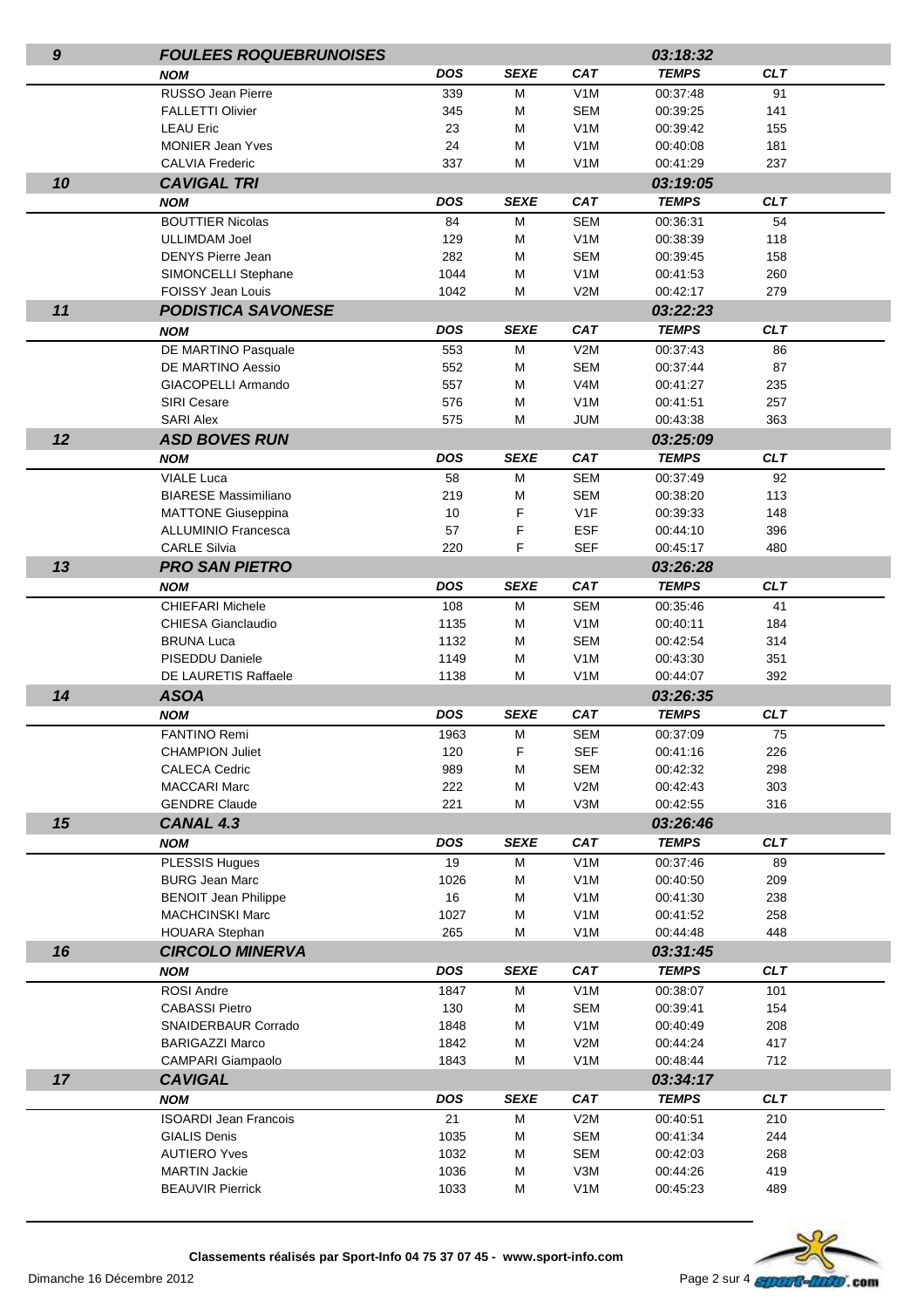| 18 | <b>ERA ANTIBES</b>                 |            |             |                  | 03:36:51     |            |  |
|----|------------------------------------|------------|-------------|------------------|--------------|------------|--|
|    | <b>NOM</b>                         | DOS        | <b>SEXE</b> | <b>CAT</b>       | <b>TEMPS</b> | <b>CLT</b> |  |
|    | NITSCHEK Alexander                 | 317        | М           | <b>SEM</b>       | 00:38:11     | 106        |  |
|    | <b>CALLERI</b> Stephane            | 315        | М           | <b>SEM</b>       | 00:40:40     | 203        |  |
|    | <b>CAIN Alexandre</b>              | 1062       | M           | <b>SEM</b>       | 00:44:37     | 438        |  |
|    | <b>TARGET Dominique</b>            | 318        | M           | V2M              | 00:46:06     | 524        |  |
|    | <b>ZANONI Anne</b>                 | 1064       | F           | <b>SEF</b>       | 00:47:17     | 606        |  |
| 19 | <b>FSPN CD06</b>                   |            |             |                  | 03:43:22     |            |  |
|    | <b>NOM</b>                         | <b>DOS</b> | <b>SEXE</b> | <b>CAT</b>       | <b>TEMPS</b> | <b>CLT</b> |  |
|    | <b>VOLPI Stephane</b>              | 378        | М           | V <sub>1</sub> M | 00:42:03     | 267        |  |
|    | <b>VISSE Emmanuel</b>              | 377        | М           | <b>SEM</b>       | 00:43:13     | 337        |  |
|    | <b>MANADIN Sebastien</b>           | 367        | M           | <b>SEM</b>       | 00:44:03     | 389        |  |
|    | <b>SANTONI Jacques</b>             | 373        | M           | <b>SEM</b>       | 00:46:29     | 549        |  |
|    | <b>CHAMPAGNE Eric</b>              | 357        | М           | V <sub>1</sub> M | 00:47:34     | 630        |  |
| 20 | <b>ASD ATLETICA CAIRO</b>          |            |             |                  | 03:44:06     |            |  |
|    | <b>NOM</b>                         | <b>DOS</b> | <b>SEXE</b> | <b>CAT</b>       | <b>TEMPS</b> | <b>CLT</b> |  |
|    | <b>BELTRAME Carlo</b>              | 204        | M           | <b>SEM</b>       | 00:39:29     | 144        |  |
|    | <b>LAUNO Marco</b>                 | 211        | M           | V2M              | 00:42:02     | 265        |  |
|    | <b>REBASTI Luca</b>                | 214        | M           | V <sub>1</sub> M | 00:46:41     | 561        |  |
|    | <b>GHIONE Erica</b>                | 209        | F           | <b>SEF</b>       | 00:47:47     | 648        |  |
|    | <b>SANTINI Mauro</b>               | 215        | M           | V2M              | 00:48:07     | 662        |  |
| 21 | <b>PRO SAN PIETRO SANREMO</b>      |            |             |                  | 03:45:37     |            |  |
|    | <b>NOM</b>                         | <b>DOS</b> | <b>SEXE</b> | <b>CAT</b>       | <b>TEMPS</b> | <b>CLT</b> |  |
|    | <b>CECCI Massimo</b>               | 41         | M           | V <sub>1</sub> M | 00:38:16     | 111        |  |
|    | PAGUERI Guido                      | 43         | M           | <b>SEM</b>       | 00:39:02     | 130        |  |
|    | DE VINCENTIIS Giovanni             | 42         | М           | V <sub>1</sub> M | 00:44:13     | 400        |  |
|    | <b>MOLINARI Fabrizio</b>           | 610        | M           | V <sub>1</sub> M | 00:51:52     | 946        |  |
|    | <b>CONTI Rafaella</b>              | 609        | F           | <b>SEF</b>       | 00:52:14     | 971        |  |
| 22 | <b>ONN</b>                         |            |             |                  | 03:48:30     |            |  |
|    | <b>NOM</b>                         | DOS        | <b>SEXE</b> | <b>CAT</b>       | <b>TEMPS</b> | CLT        |  |
|    | SUCAMELI Stephane                  | 1111       | M           | <b>SEM</b>       | 00:42:36     | 300        |  |
|    | <b>CALVIERA Christophe</b>         | 1765       | M           | <b>SEM</b>       | 00:42:47     | 308        |  |
|    | FOURNAGE Jean Philippe             | 490        | M           | V2M              | 00:46:01     | 519        |  |
|    | <b>KLEIBER Benoit</b>              | 1108       | M           | <b>SEM</b>       | 00:47:26     | 619        |  |
|    | <b>BOUQUET DE JOLINIÈRE Hugues</b> | 1106       | M           | <b>SEM</b>       | 00:49:40     | 774        |  |
| 23 | <b>RUNNERS LOANO</b>               |            |             |                  | 03:49:45     |            |  |
|    | <b>NOM</b>                         | <b>DOS</b> | <b>SEXE</b> | <b>CAT</b>       | <b>TEMPS</b> | <b>CLT</b> |  |
|    | PASQUALI Giorgio                   | 1193       | М           | V <sub>1</sub> M | 00:40:35     | 198        |  |
|    | <b>BAIETTO Adriano</b>             | 1181       | M           | V2M              | 00:42:52     | 311        |  |
|    | <b>CORE Fulvio</b>                 | 1186       | M           | V <sub>1</sub> M | 00:48:15     | 670        |  |
|    | <b>FERRO Giorgia</b>               | 1189       | F           | <b>SEF</b>       | 00:48:54     | 726        |  |
|    | <b>TUIS Marco</b>                  | 1198       | M           | <b>SEM</b>       | 00:49:09     | 739        |  |
| 24 | <b>SOCIETE NAUTIQUE MC</b>         |            |             |                  | 03:50:45     |            |  |
|    | <b>NOM</b>                         | <b>DOS</b> | <b>SEXE</b> | <b>CAT</b>       | <b>TEMPS</b> | CLT        |  |
|    | <b>DANIELE Raffaello</b>           | 646        | M           | <b>JUM</b>       | 00:43:33     | 358        |  |
|    | <b>NOVENA Fabio</b>                | 651        | М           | CAM              | 00:44:27     | 422        |  |
|    | <b>VANKERSSHAVER Remy</b>          | 654        | М           | CAM              | 00:47:30     | 624        |  |
|    | <b>DUBUIS Ludovic</b>              | 647        | М           | CAM              | 00:47:34     | 629        |  |
|    | <b>BROLIH Juri</b>                 | 643        | М           | CAM              | 00:47:41     | 640        |  |
| 25 | <b>RUN&amp;MOTION</b>              |            |             |                  | 03:57:31     |            |  |
|    | <b>NOM</b>                         | <b>DOS</b> | <b>SEXE</b> | <b>CAT</b>       | <b>TEMPS</b> | <b>CLT</b> |  |
|    | <b>MARIOTTI Eugenio</b>            | 1872       | М           | <b>SEM</b>       | 00:45:06     | 472        |  |
|    | SICCARDI Eleonora                  | 1177       | F           | <b>ESF</b>       | 00:47:00     | 584        |  |
|    | <b>OLIVERI Romano</b>              | 1176       | M           | V <sub>1</sub> M | 00:47:21     | 612        |  |
|    | <b>CASTAGNA Matteo</b>             | 1172       | M           | <b>SEM</b>       | 00:48:54     | 725        |  |
|    | <b>TRUCCO Gioele</b>               | 1178       | M           | <b>JUM</b>       | 00:49:10     | 742        |  |
| 26 | <b>US CARAMAGNA</b>                |            |             |                  | 03:59:57     |            |  |
|    | <b>NOM</b>                         | <b>DOS</b> | <b>SEXE</b> | <b>CAT</b>       | <b>TEMPS</b> | CLT        |  |
|    | VASSALLO Marco                     | 679        | M           | V <sub>1</sub> M | 00:39:48     | 160        |  |
|    | <b>CARCI Sergio</b>                | 1862       | М           | V <sub>1</sub> M | 00:46:21     | 539        |  |
|    | PARADISO Claudio                   | 1773       | M           | V <sub>1</sub> M | 00:47:20     | 611        |  |
|    | <b>GRANA Roberto</b>               | 1230       | M           | V <sub>1</sub> M | 00:50:11     | 812        |  |
|    | MAZZOLA Corrado                    | 678        | М           | V2M              | 00:56:17     | 1251       |  |
|    |                                    |            |             |                  |              |            |  |